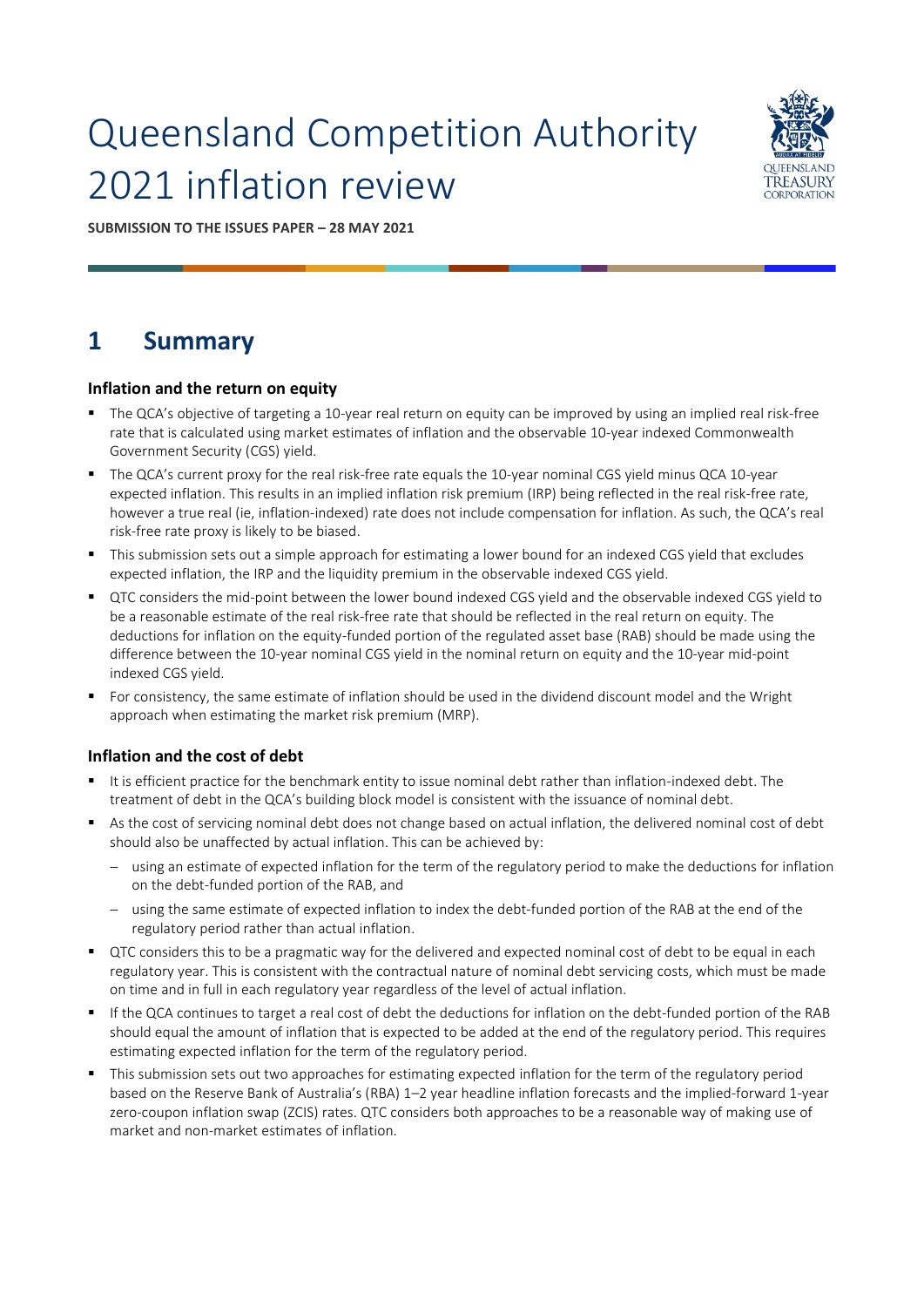# **2 The role of inflation in the regulatory framework**

- It is QTC's understanding that the QCA's current objectives are to:
	- − determine a real rate of return based on a nominal rate of return minus QCA expected inflation, and
	- − deliver the real rate of return plus actual inflation during the regulatory period.
- The nominal return on equity and cost of debt are inputs in the revenue building block model. The inputs are converted to real terms by making deductions for inflation on the RAB using QCA expected inflation. This produces the same revenues as applying a real weighted average cost of capital to the indexed RAB.
- To ensure the equity providers are not compensated for inflation twice, the deductions for inflation on the equityfunded portion of the RAB should equal the amount of inflation compensation in the 10-year nominal CGS yield that is used to determine the nominal return on equity.
- Different considerations apply to the debt-funded portion of the RAB because it is efficient practice for the benchmark entity to issue nominal debt rather than inflation-indexed debt. As such, it is appropriate to deliver a nominal cost of debt that is not affected by actual inflation rather than targeting a real cost of debt. This can be done by using the same estimate of expected inflation to make the deductions for inflation on the debt-funded portion of the RAB and to index the debt-funded portion of the RAB at the end of the regulatory period.

# **3 Estimating expected inflation**

### 3.1 Current approach

▪ The QCA estimates 10-year expected inflation using RBA headline Consumer Price Index (CPI) forecasts in years 1–2 and the 2.5 per cent mid-point of the RBA's 2.0–3.0 per cent target band in years 3–10. The approach assumes the RBA mid-point is an anchor for long-term inflation expectations.

### 3.2 Market estimates of inflation

- The two market estimates of inflation are the bond break-even inflation rate (BBIR) and the zero-coupon inflation swap (ZCIS) rate:
	- − The BBIR equals the difference between the observable nominal and indexed CGS yields.
	- − A ZCIS involves exchanging the difference between a notional cash flow that is indexed by a fixed inflation rate and a notional cash flow that is indexed by the actual change in the headline CPI over the term of the swap.
- Market estimates reflect expected inflation and the inflation risk premium (IRP). The IRP is often viewed as a source of bias that makes market estimates unsuitable for regulatory purposes. However, the real return on equity requires the deductions for inflation on the equity-funded portion of the RAB to equal the amount of inflation compensation in the 10-year nominal CGS yield (ie, expected inflation *and* the IRP).

# **4 Inflation and the return on equity**

- $\triangleright$  The QCA's objective of targeting a 10-year real return on equity can be improved by using an implied real risk-free rate that is calculated using market estimates of inflation and the observable 10-year indexed CGS yield.
- ➢ The QCA's current proxy for the real risk-free rate equals the 10-year nominal CGS yield minus QCA 10-year expected inflation. This results in an implied inflation risk premium (IRP) being reflected in the real risk-free rate, however a true real (ie, inflation-indexed) rate does not include compensation for inflation. As such, the QCA's real risk-free rate proxy is likely to be biased.
- $\triangleright$  Appendix A sets out a simple approach for estimating a lower bound for an indexed CGS yield that excludes expected inflation, the IRP and the liquidity premium in the observable indexed CGS yield.
- ➢ QTC considers the mid-point between the lower bound indexed CGS yield and the observable indexed CGS yield to be a reasonable estimate of the real risk-free rate that should be reflected in the real return on equity. The deductions for inflation on the equity-funded portion of the RAB should be made using the difference between the 10-year nominal CGS yield in the nominal return on equity and the 10-year mid-point indexed CGS yield.
- $\triangleright$  For consistency, the same estimate of inflation should be used in the dividend discount model and the Wright approach when estimating the market risk premium (MRP).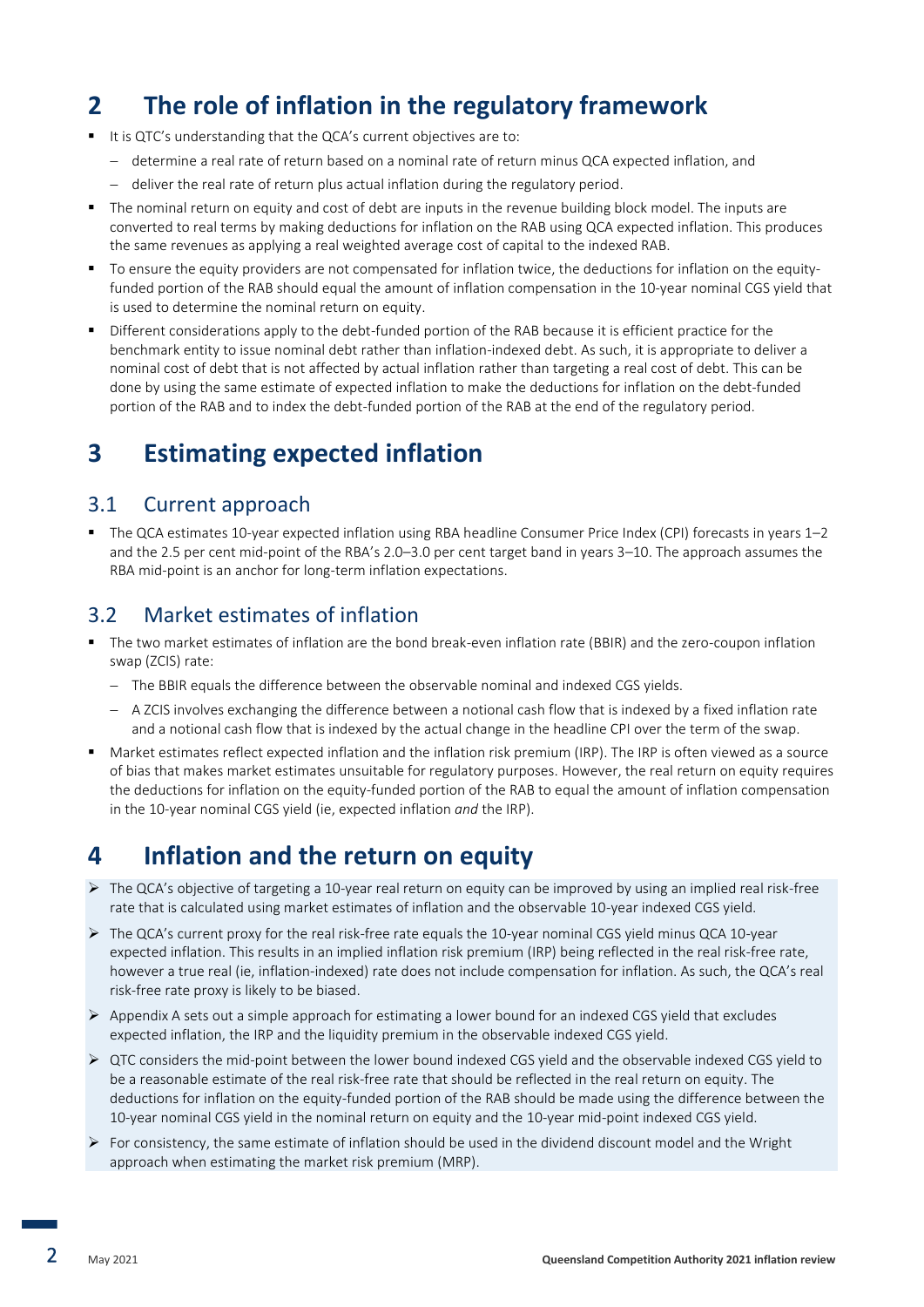## 4.1 Applying the CAPM in real terms

- The QCA uses the Capital Asset Pricing Model (CAPM) to calculate the nominal return on equity. Although the nominal return on equity is an input in the revenue building block model, making deductions for inflation on the equity-funded portion of the RAB is equivalent to determining a real return on equity based on QCA expected inflation. As such, the QCA implicitly applies the CAPM in real terms to determine a real return on equity.
- $\blacksquare$  In a 2020 report for the Australian Energy Regulator (AER), Lally advised that<sup>1</sup>:

*'If the discrete-time CAPM applies, it would then apply in real terms, and the risk-free rate would be that on indexed bonds.'*

- The observable 10-year indexed CGS yield contains a relative liquidity premium, so it is typically not used as a proxy for the real risk-free rate when the CAPM is applied in real terms.
- The QCA's proxy for the real-risk free equals the 10-year nominal CGS yield minus QCA 10-year expected inflation. This is an estimate of the expected 'real' yield on 10-year nominal CGS. It *is not* an estimate of the 10-year indexed CGS yield, which is the required input when the CAPM is applied in real terms.
- As shown in Figure 1 nominal rates include expected inflation and the IRP. By definition, a real rate does not include inflation compensation because the real return on an indexed bond is not affected by actual inflation<sup>2</sup>.



**FIGURE 1: BOND YIELD DECOMPOSITION**

- The QCA's current inflation approach does not remove the IRP. Even if the QCA's estimate of expected inflation is accurate the resulting proxy for the real risk-free rate will be biased by the IRP, which can be positive or negative.
- Expected inflation and the IRP cannot be observed individually, however their combined value is approximately equal to the inflation swap rate.

### **4.1.1 Example**

- For a given estimate of expected inflation there is an 'implied' IRP based on the observable ZCIS rate. For example:
	- − If the estimate of expected inflation is 2.3 per cent and the ZCIS rate is 2.0 per cent, the implied IRP is -0.3 per cent. By only making a deduction for expected inflation the implied IRP is reflected in the proxy for real risk-free rate, however a true real rate does not include any inflation compensation. As a consequence, the real risk-free rate is biased downwards in this example.
	- − Expressed differently, the amount of inflation compensation in the nominal CGS yield is 2.0 per cent, however the deductions for inflation are made using expected inflation of 2.3 per cent. This means the deductions have been overstated by 0.3 per cent, which biases the real return on equity downwards by 0.3 per cent.
- In this example the real return on equity is biased even if the best estimate of expected inflation is 2.3 per cent.

*Source: Imakubo & Nakajima, April 2015*

<sup>1</sup> Martin Lally, July 2020, *Review of the AER's inflation forecasting methodology*, p. 12

<sup>2</sup> Imakubo & Nakajima, April 2015, *Estimating inflation risk premia from nominal and real curves using a shadow-rate model*, p. 23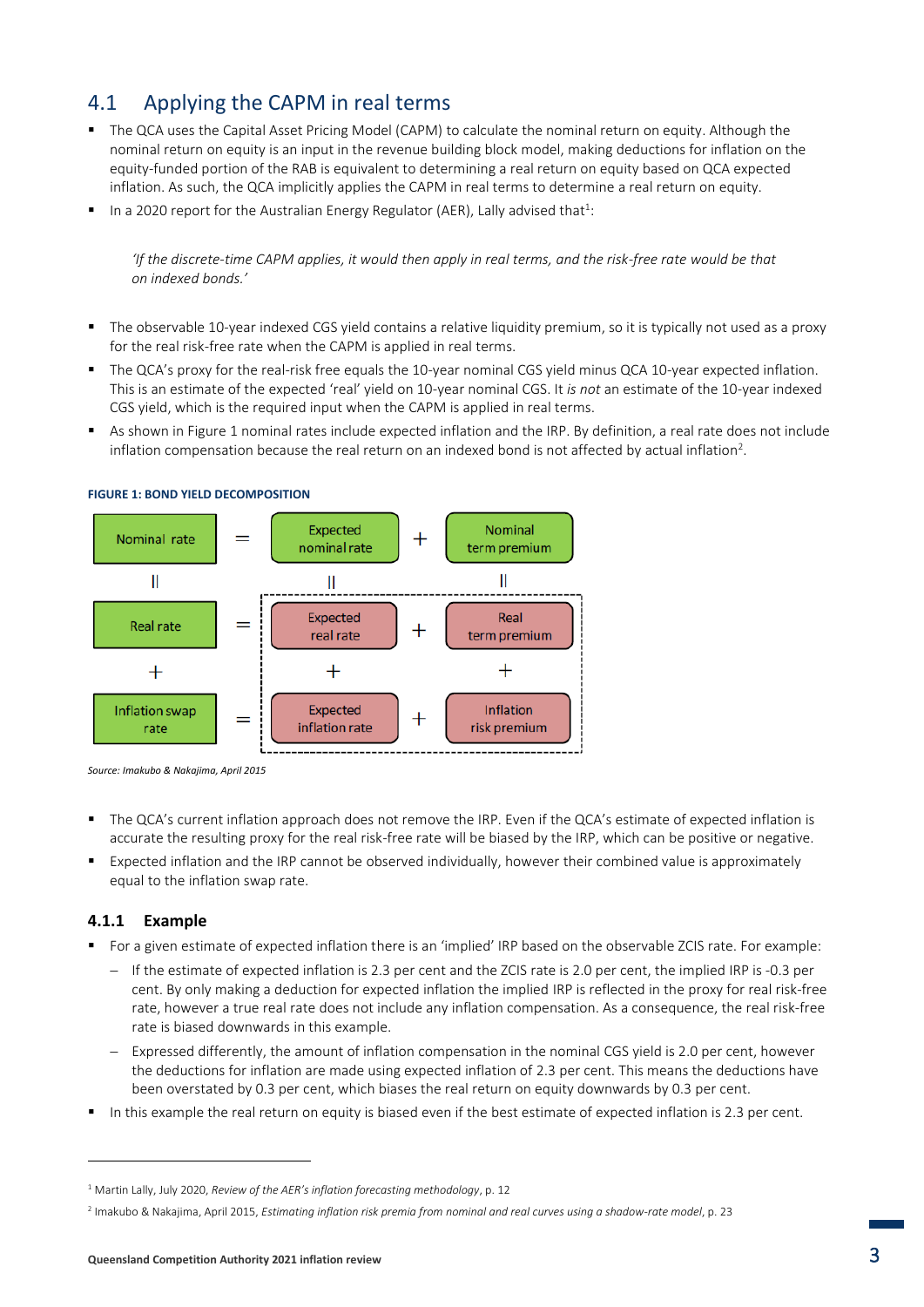### 4.2 Bias in the QCA's real CGS yield proxy

- Appendix A sets out a simple approach for estimating a lower bound for a 10-year indexed CGS yield that excludes expected inflation, the IRP and the liquidity premium in the observable 10-year indexed CGS yield. The lower bound assumes that each observable ZCIS rate is an upper bound for the amount of inflation compensation in the nominal zero coupon CGS yield for the same term to maturity.
- The differences between the QCA real risk-free rates and the lower bound are shown in Figure 2. Because the yields at the lower bound exclude expected inflation, the IRP and the indexed CGS liquidity premium, the differences can be viewed as the implied IRPs in the QCA's proxy for the real risk-free rate.



#### **FIGURE 2: IMPLIED IRP (QCA REAL RISK-FREE RATE MINUS LOWER BOUND)**

*Source: RBA and Bloomberg. QTC calculations. 20-day averages to 12 May 2021.*

- Since 2016 the QCA's real risk-free rates have been below the lower bound. This indicates that a negative implied IRP has been reflected in the QCA's proxy for the real risk-free rate, which means the real return on equity has been biased downwards during this period.
- Historical estimates of the MRP reflect a deduction for the positive average IRP in the historical 10-year CGS yield. If the Ibbotson and Siegel approaches are used to estimate the MRP the net impact of the IRP on the return on equity (assuming a beta of 1.0) equals the implied IRP minus the positive historical average IRP<sup>3</sup>. As such, the downward bias in the return on equity can be material when the implied IRP is negative.
	- This has important implications for the QCA's rate of return review and the weights that are assigned to the different approaches for estimating the MRP.

### 4.3 An alternative approach

- There are structural reasons for why the ZCIS rates are likely to be higher than the combined value of expected inflation and the IRP<sup>4</sup>. This means the best estimate of the real risk-free rate that should be used when the CAPM is applied in real terms is likely to be:
	- higher than the lower bound, and
	- − lower than the observable indexed CGS yield.
- In the absence of any other considerations QTC considers the *mid-point* between the lower bound and the observable indexed CGS yield to be a reasonable estimate of the real risk-free rate that should be reflected in the real return on equity.

**.** 

<sup>&</sup>lt;sup>3</sup> There are no long-term estimates of the historical IRP in Australia, however model-based estimates using US Treasury yields show a positive historical average IRP of 0.46 per cent between 1983–2021. More detail has been provided in QTC's submission to the QCA's request for comments on the 2021 rate of return review.

<sup>4</sup> See Appendix A.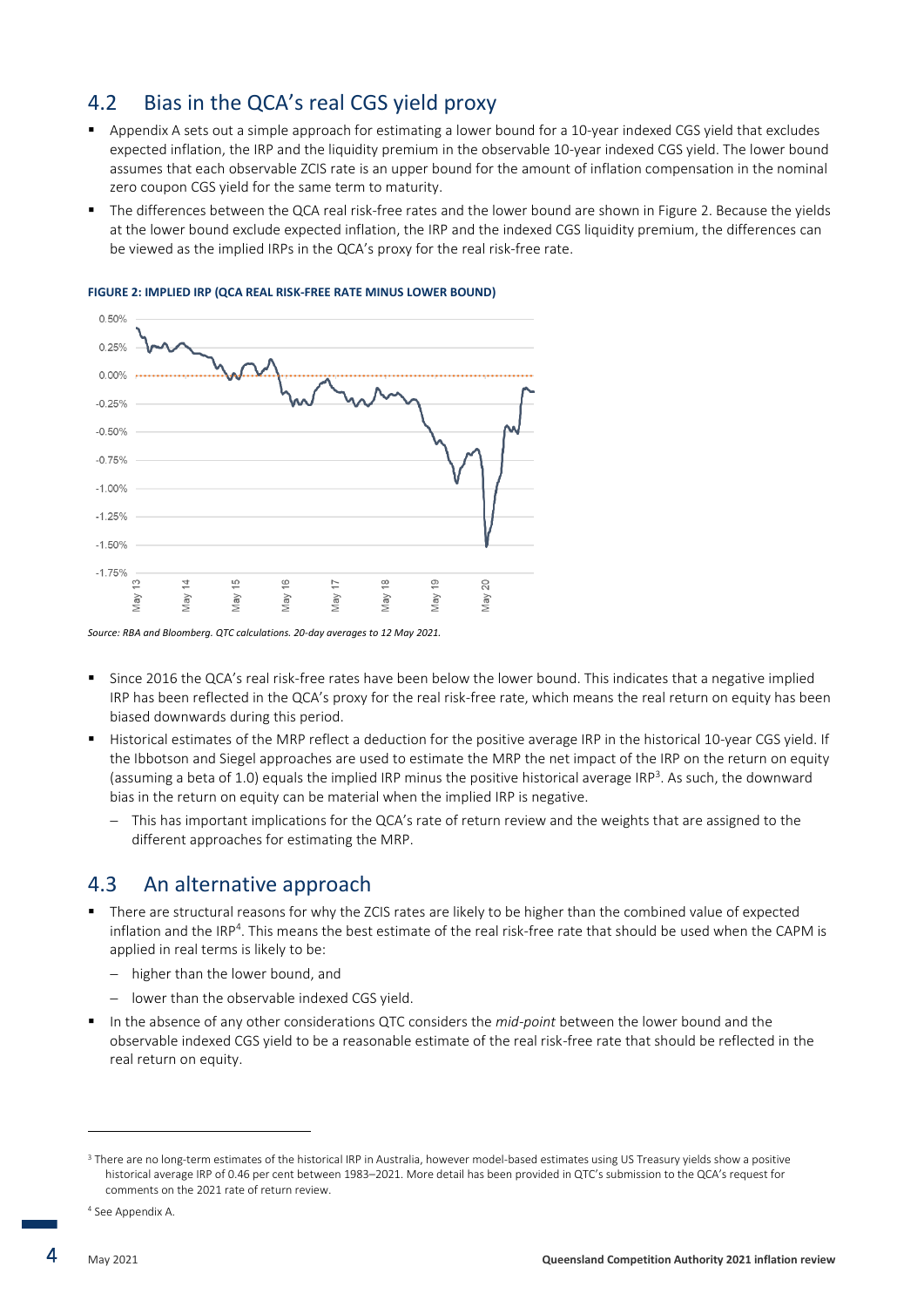- There are two options for producing *internally consistent* estimates of the nominal return on equity and the deductions for inflation on the equity-funded portion of the RAB:
	- The prevailing 10-year nominal CGS yield is used to calculate the nominal return on equity. The inflation rate that is used to make the deductions equals the 10-year nominal CGS yield minus the 10-year mid-point indexed CGS yield.
	- − The deductions are made using 10-year expected inflation from the QCA's current approach<sup>5</sup>. This estimate of expected inflation is added to the 10-year mid-point indexed CGS yield to determine the 10-year nominal CGS yield that is used to calculate the nominal return on equity.
- For consistency, the same estimate of inflation should be used in the dividend discount model and the Wright approach when estimating the MRP. QTC's views on the weights that should be assigned to these two approaches have been provided to the QCA's 20201 rate of return review<sup>6</sup>.

# **5 Inflation and the cost of debt**

- ➢ It is efficient practice for the benchmark entity to issue nominal debt rather than inflation-indexed debt. The treatment of debt in the QCA's building block model is consistent with the issuance of nominal debt.
- ➢ The cost of servicing nominal debt does not change based on actual inflation. However, because the QCA targets a real cost of debt, the delivered nominal cost of debt depends on actual inflation. This creates a potential mismatch between the delivered and expected nominal cost of debt in each regulatory year.
- $\triangleright$  In QTC's view, the delivered nominal cost of debt should not be affected by inflation. A pragmatic way to achieve this outcome is by using the same estimate of expected inflation to make deductions on the debt-funded portion of the RAB and to index the debt-funded portion of the RAB at the end of the regulatory period.
- ➢ If the QCA continues to target a real cost of debt, the deductions on the debt-funded portion of the RAB should equal the amount of inflation that is expected to be added at the end of the regulatory period. This requires estimating expected inflation for the term of the regulatory period.

# 5.1 Treatment of debt in the building block model

- It is QTC's understanding that the QCA's revenue building block model is similar to the AER's post-tax revenue model (PTRM) regarding the treatment of debt for the benchmark entity:
	- − The expected nominal cost of debt is an input in the PTRM. This cost is implicitly converted from nominal to real by making deductions for inflation on the debt-funded portion of the RAB.
		- > The expected nominal cost of debt equals the real cost of debt plus *expected* inflation.
		- > The delivered nominal cost of debt equals the real cost of debt plus *actual* inflation.
	- − The benchmark entity maintains constant gearing by borrowing against the annual indexation of the debtfunded portion of the RAB based on actual inflation.
		- > This feature of the PTRM makes it clear that the benchmark entity issues nominal debt. If inflation-indexed debt was used the increase in the benchmark debt balance for inflation would occur automatically via indexation of the principal, and there would be no proceeds raised by a new borrowing.
	- − The real cost of debt allowance and the proceeds from the new borrowing is the total amount of cash available for the benchmark entity to make its annual nominal debt service payments.
	- − Any difference between actual and expected inflation creates a mismatch between the delivered and expected nominal cost of debt, which is effectively a wealth transfer between consumers and the regulated entity.

# 5.2 Nominal debt costs are not affected by inflation

■ The cost of servicing nominal debt does not change based on actual inflation. If the efficient nominal cost of debt is 5.0 per cent this amount must be paid regardless of the level of actual inflation over the term of the loan.

<sup>5</sup> The QCA's current approach could be modified by using the AER's new glide-path to estimate expected inflation in years 1–5, with expected inflation in years 6–10 being equal to 2.50 per cent. This may be a reasonable approach *provided that* the estimate of 10-year expected inflation is added to the 10-year mid-point indexed CGS yield to determine the 10-year nominal CGS yield that is used to calculate the nominal return on equity, and that the same estimate of expected inflation is used in the dividend discount model and the Wright approach.

<sup>6</sup> QTC's proposed weights for calculating the MRP are Ibbotson (25 per cent), Wright (25 per cent) and dividend discount model (50 per cent).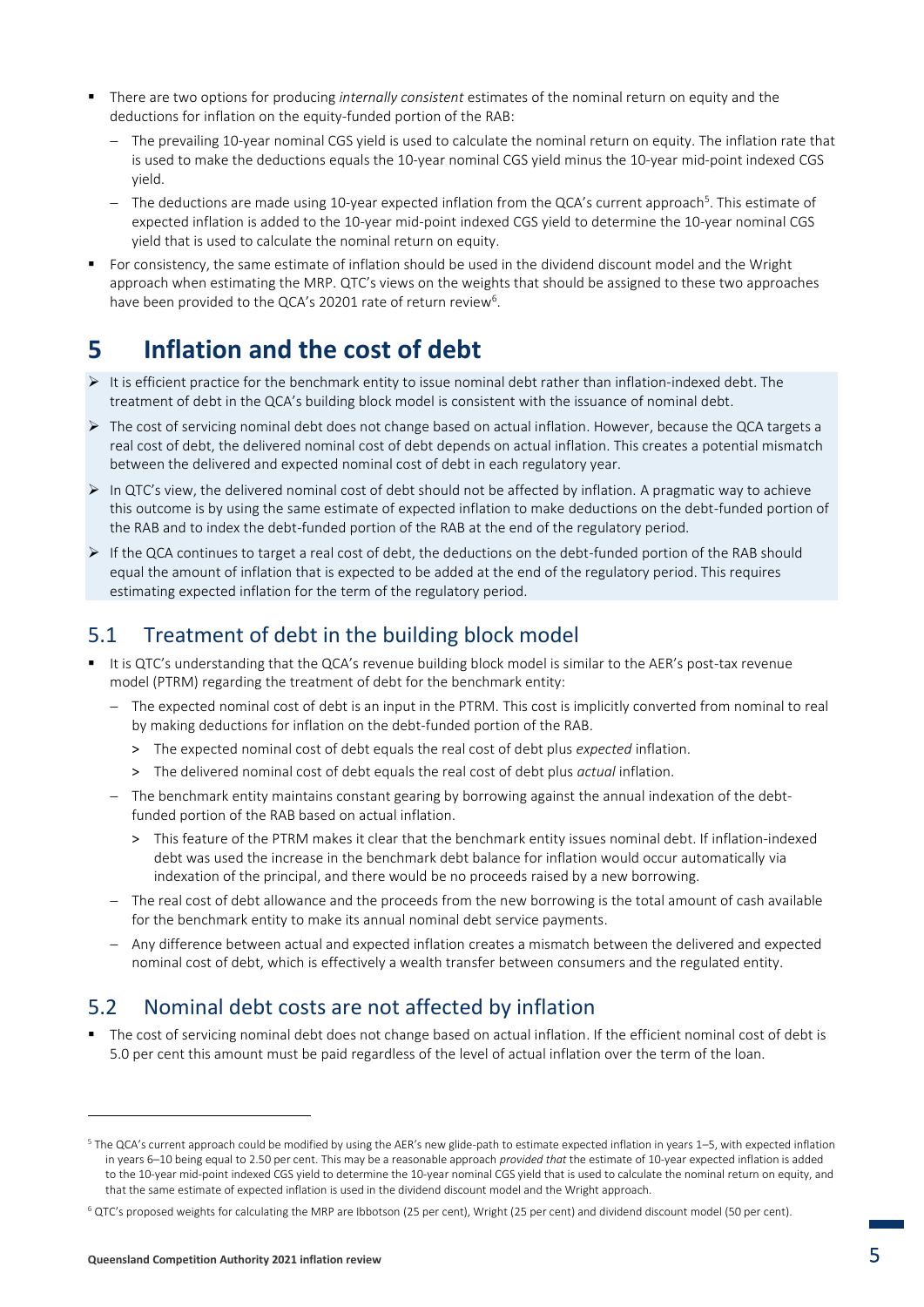- Debt service payments are contractual obligations that must be made on time and in full. Failing to meet these obligations may have serious negative consequences for the borrower, including the risk of triggering a default. Therefore, it is important for the regulatory cost of debt approach to provide sufficient compensation in each regulatory year rather than (potentially) on average over multiple regulatory periods.
- Targeting a real cost of debt creates mismatches between the delivered and expected nominal cost of debt:
	- − If actual inflation is lower than expected inflation there will be insufficient cash for the benchmark entity to make its contractual debt service payments. The shortfall will need to be made up by:
		- > reducing operating expenditure, possibly to levels below what is deemed to be efficient by the QCA, or by
		- > reducing dividend payments to the equity providers, which results in the real return on equity being lower than the QCA's estimate of the efficient real return on equity.
	- − If actual inflation is higher than expected inflation the equity providers will receive a windfall gain because the delivered nominal cost of debt is higher than the efficiently incurred nominal cost of debt. This means that consumers have paid a price that is higher than the efficient price for the regulated service.

### 5.3 Proposed approach

- A delivered nominal cost of debt that is not affected by actual inflation can be achieved by:
	- − using an estimate of expected inflation that matches the length of the regulatory period to make deductions for inflation on the debt-funded portion of the RAB, and
	- using the same estimate of expected inflation to index the debt-funded portion of the RAB at the end of the regulatory period rather than actual inflation.
- Under this approach the delivered and expected nominal cost of debt are equal in each regulatory year.

### 5.4 Targeting a real cost of debt

- As explained in Section 5.1, part of the benchmark entity's nominal cost of debt is paid using the proceeds from borrowing against the indexation of the debt-funded portion of the RAB. The size of the borrowing is based on the actual inflation during the regulatory period.
- If the QCA continues to target a real cost of debt, an estimate of expected inflation for the term of regulatory period should be used because it reflects the amount of inflation that is expected to be added to the RAB during the regulatory period. This is consistent with the new inflation approach adopted by the AER in December 2020<sup>7</sup>.
- Although a shorter-term estimate of expected inflation is an improvement on the current approach, it is still likely that actual inflation will differ from expected inflation in most regulatory years, thereby resulting in mismatches between the delivered and expected nominal cost of debt.
- In our view, the best approach is to deliver a nominal cost of debt that is not affected by actual inflation using the approach in Section 5.3. This is consistent with the issuance of nominal debt being efficient practice for the benchmark entity and the treatment of debt in the QCA's revenue building block model.

### 5.5 Estimating shorter-term expected inflation

- There are several approaches for estimating expected inflation for the term of the regulatory period (eg, 5 years). These approaches can be used if the QCA targets a real cost of debt or a delivered nominal cost of debt that is not affected by actual inflation:
	- − The AER's new glide-path approach, which uses RBA headline CPI forecasts in years 1–2 and a linear glide-path from the year 2 forecast to the 2.5 per cent mid-point of the RBA target band in year 5.
	- − A glide path with the implied forward 1-year ZCIS rate in year 5 rather than the 2.5 per cent RBA mid-point.
	- − RBA headline CPI forecasts in years 1–2 and the implied-forward 1-year ZCIS rates in years 3–5.

### **5.5.1 Indicative inflation estimates**

▪ Table 1 shows the indicative inflation estimates based on the three approaches above and the QCA's current 10 year approach. The RBA forecasts for years 1–2 are the headline CPI forecasts for FY22 and FY23 from the May 2021 Statement on Monetary Policy:

**-**

<sup>7</sup> AER, December 2020, *Final position – Regulatory treatment of inflation*, p. 6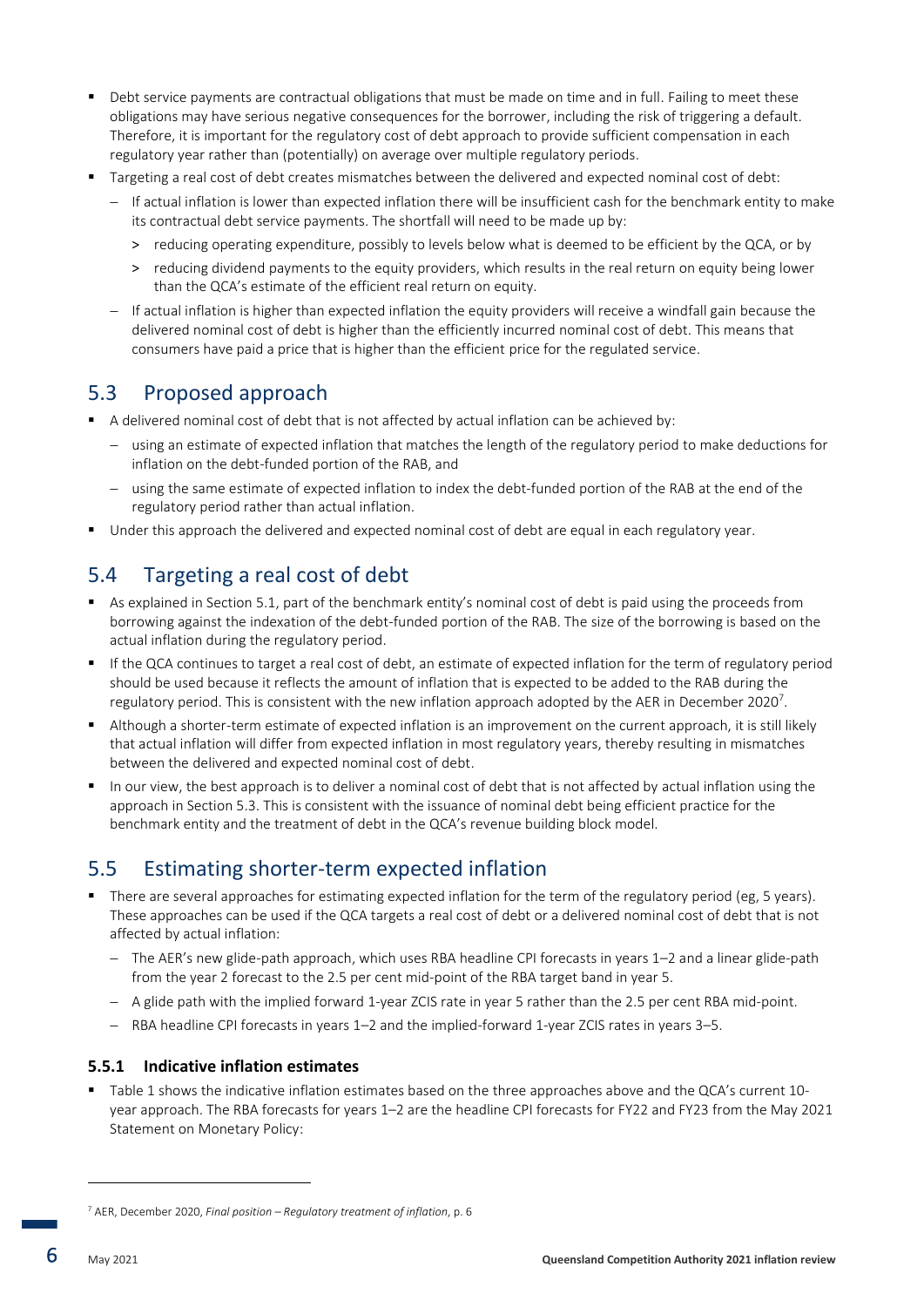#### **TABLE 1: INDICATIVE INFLATION ESTIMATES {TO BE UPDATED}**

| <b>Estimation approach</b>                                          | Year 1 | Year 2 | Year 3 | Year 4 | Year 5 | Average |
|---------------------------------------------------------------------|--------|--------|--------|--------|--------|---------|
| AER glide path (2.5 per cent in year 5)                             | 1.25   | 2.00   | 2.17   | 2.33   | 2.50   | 2.05    |
| AER glide path (implied-forward ZCIS in year 5)                     | 1.25   | 2.00   | 2.13   | 2.25   | 2.38   | 2.00    |
| RBA forecasts in years 1–2 and implied-forward<br>ZCIS in years 3-5 | 1.25   | 2.00   | 2.17   | 2.29   | 2.38   | 2.02    |
| Current QCA 10-year estimate                                        |        |        |        |        |        | 2.32    |

*Source: RBA, Bloomberg. 20-day averages to 12 May 2021 for ZCIS rates.*

■ There should be some non-overlapping information in the market and non-market estimates of inflation. As such, QTC considers the second and third approaches in Table 1 to both be reasonable approaches. Giving meaningful weight to non-market estimates may also reduce the impact of the IRP in the implied-forward ZCIS rates on the estimate of inflation that applies to the debt-funded portion of the RAB.

# **6 Responses to questions in the issues paper**

#### **Should we maintain our existing approach to estimating expected inflation?**

- It is appropriate for the QCA to change its approach for estimating expected inflation:
	- The current approach produces biased estimates of the real return on equity because an implied IRP is reflected in the QCA's proxy for the real risk-free rate.
	- − The current approach delivers a nominal cost of debt that is affected by actual inflation, however the nominal debt servicing costs for the benchmark entity are the same regardless of the level of actual inflation.

### **Over what term should we forecast the inflationary gain deduction we use to derive the 'return on capital' component of allowable revenues?**

- The deduction for inflation on the equity-funded portion of the RAB should equal the amount of inflation compensation (ie, expected inflation and the IRP) in the 10-year nominal CGS yield that is used to calculate the nominal return on equity. QTC's proposed approach for doing this is set out in Appendix A.
- If the QCA continues to target a real cost of debt, the deduction for inflation on the debt-funded portion of the RAB should equal the amount of inflation that is expected to be added at the end of the regulatory period. This requires expected inflation to be estimated for the term of the regulatory period rather than the current 10-year term.
- If the QCA decides to deliver a nominal cost of debt that is not affected by actual inflation, the same estimate of expected inflation should be used to make the deductions for inflation on the debt-funded portion of the RAB and to index the debt-funded portion of the RAB at the end of the regulatory period.

### **If we continue to use short-term RBA forecasts in our forecasting methodology, should we consider using a multi-year transition path to our estimate of long-term inflation expectations?**

This question is addressed in Sections 4.3 and 5.5.

### **Should we consider the use of market-based measures of inflation expectations as either the primary estimation method or to derive long-term inflationary expectations?**

- The ZCIS curve can be used to determine a lower bound for the real risk-free rate in the real return on equity. The deductions for inflation on the equity-funded portion of the RAB should be made using the difference between the 10-year nominal CGS yield in the return on equity and the 10-year mid-point indexed CGS yield based on the approach in Appendix A.
- The implied-forward ZCIS rates can be combined with the RBA's 1-2 year headline CPI forecasts to produce an estimate of inflation for making the deductions for inflation on the debt-funded portion of the RAB.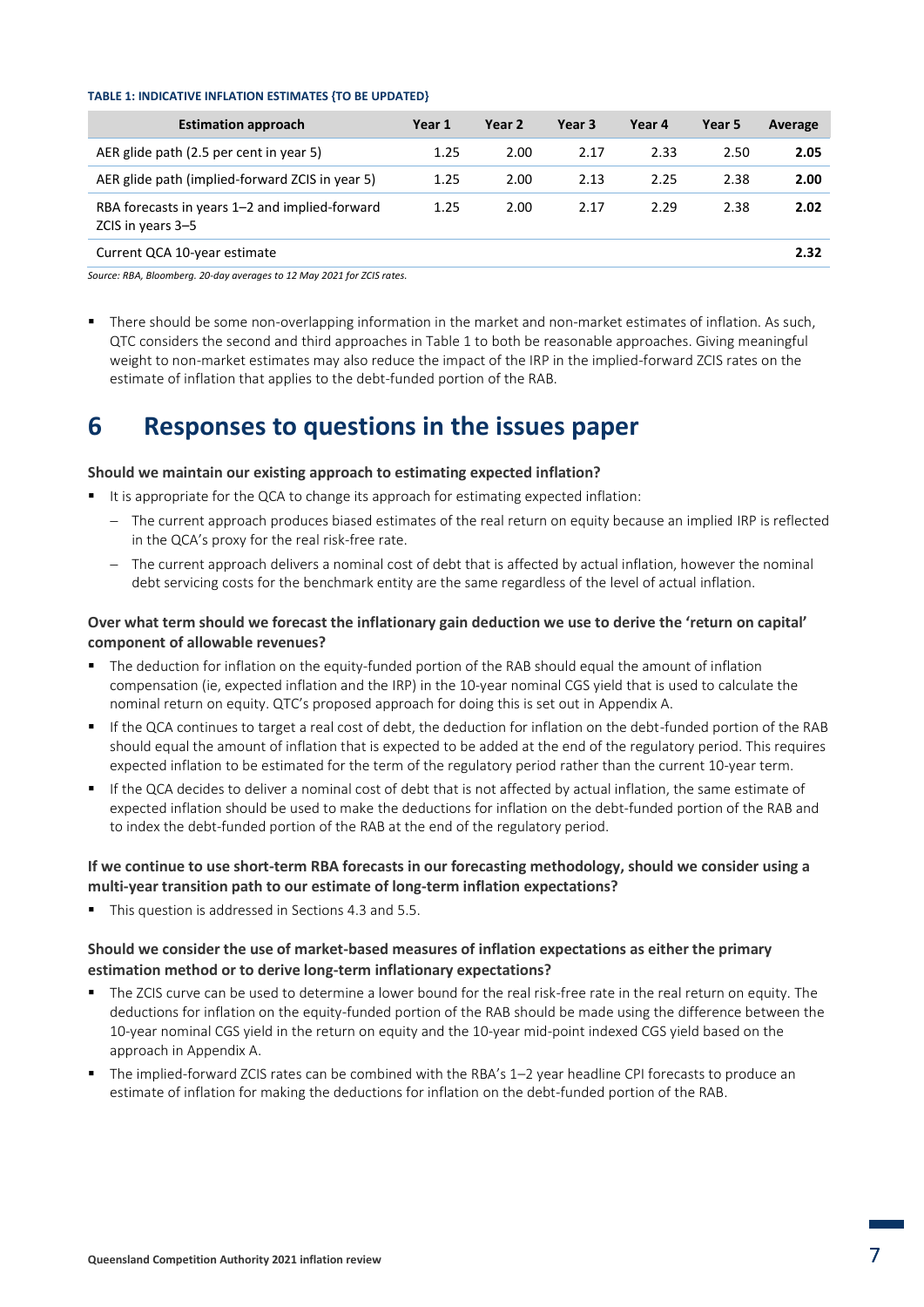### **If we continue to use RBA forecasts in our estimation methodology, are there certain circumstances where the RBA's trimmed mean forecast should be used?**

▪ Trimmed mean CPI forecasts may be appropriate when very large headline CPI outcomes are expected to reverse in the short-term. For example, as explained by RBA Assistant Governor Luci Ellis:<sup>8</sup>

*'Temporary factors are driving large movements in inflation in the June and September quarters. Headline CPI declined by 2 per cent in the June quarter. This decline is entirely accounted for by two factors: the fall in petrol prices and the decision to make child care (and some preschool) free.*

*Most of the decline in headline CPI will reverse in the September quarter. Petrol prices increased a little in recent months, and fees for child care and preschool are being progressively reintroduced. So there will be some further volatility in the headline inflation figures. This volatility will be less evident in the various underlying measures.'*

▪ The Government actions referred to in the above quote were highly unusual, so for the majority of the time it will be appropriate to use the RBA's headline CPI forecasts.

**-**

<sup>8</sup> RBA, August 2020, *The Economic Outlook*, p. 9. Q220 headline CPI fell 1.9 per cent, which was largely reversed by a 1.6 per cent rise in Q320.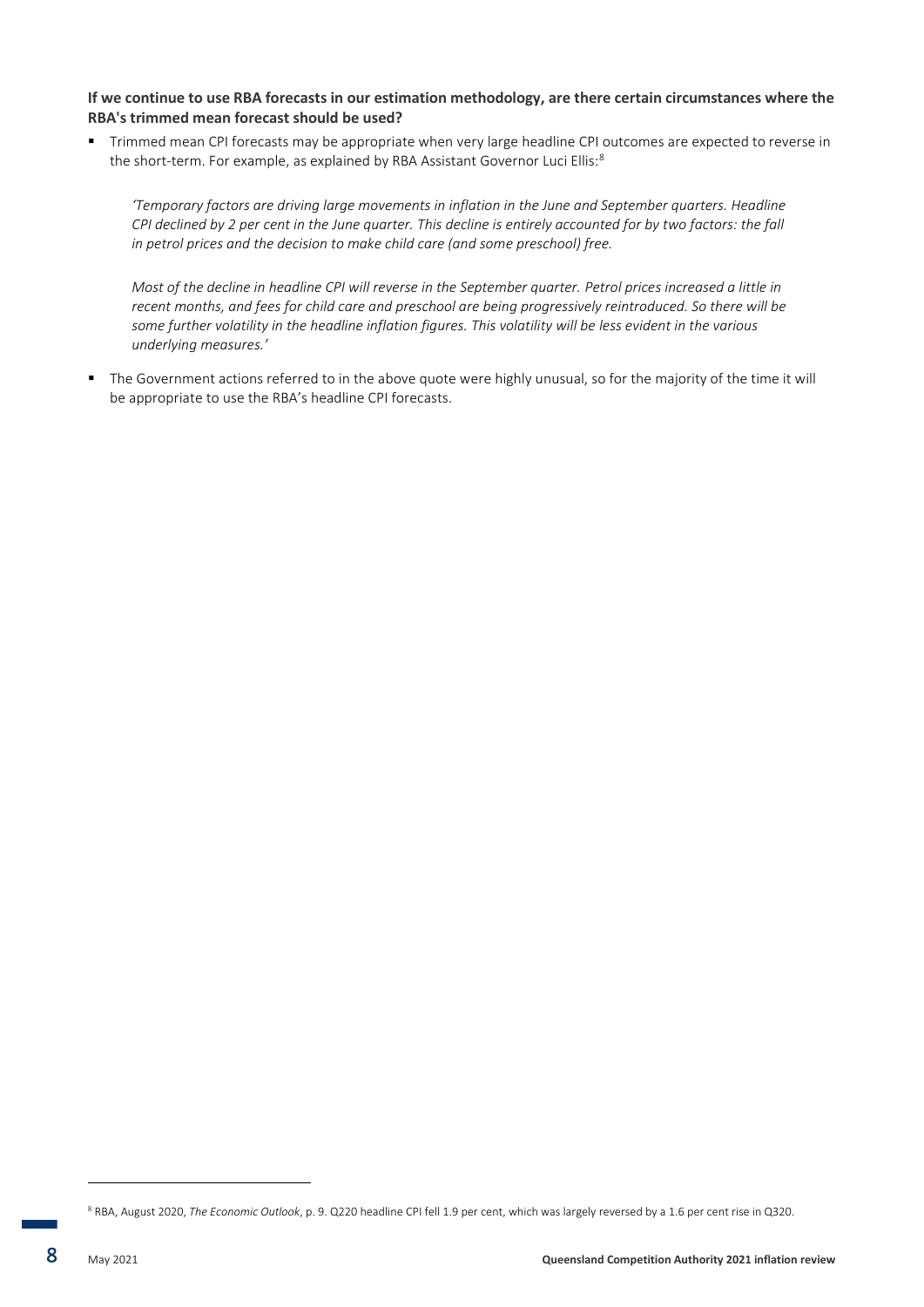# **Appendix A: An improved estimate of the 10-year real CGS yield**

### A.1: Background

▪ Christensen & Gillian 2012 use nominal and inflation-linked zero-coupon US Treasury (UST) yields, and fixed zerocoupon inflation swap (ZCIS) rates to derive an upper bound for the liquidity premium in the observable inflationlinked UST yields. The authors define liquidity very broadly as measure that captures any 'friction' that drives a wedge between the observable yield and the yield that would prevail in a frictionless market $^9$ :

*'Implicit in the usage of the word "premium" (or penalty) is the notion that a clean, unobserved price*  would prevail if only some, not necessarily well-identified, market microstructure frictions did not bias the *prices actually observed. We define the absolute liquidity premium as the price difference between the observed and the unobservable "frictionless" market outcome of a given asset ... In this sense the liquidity premiums we derive represent the total cost of all frictions to trade (wider bid-ask spreads, lower trading volume, etc.) of the less liquid asset beyond those of the more liquid asset against which it is being compared.'*

- The upper bound for the inflation-linked liquidity premium is based on the following assumptions:
	- − there is no liquidity premium in the observable nominal UST yield
	- − inflation-indexed UST bonds are no more liquid than nominal UST bonds, and
	- − ZCIS are no more liquid than nominal UST bonds.
- If the assumptions hold the authors show that the difference between the observed ZCIS rate and the BBIR equals the sum of the liquidity premiums (ie, frictions) in the ZCIS rate and the inflation-linked UST yield. The same logic can be applied to the CGS market using the terminology and descriptions in Table 2:

| Parameter   | <b>Definition</b>                               |
|-------------|-------------------------------------------------|
| CGS[n]      | Observable nominal CGS zero coupon yield        |
| CGS[r]      | Observable indexed CGS zero coupon yield        |
| <b>ZCIS</b> | Observable zero-coupon inflation swap rate      |
| <b>BBIR</b> | Bond break-even inflation rate: CGS[n] - CGS[r] |
| R           | <b>Frictionless indexed CGS yield</b>           |
| S           | Frictionless Zero coupon inflation swap rate    |
| ΕI          | <b>Expected inflation</b>                       |
| <b>IRP</b>  | Inflation risk premium                          |
| L[r]        | Indexed CGS liquidity premium ( $\geq 0$ )      |
| L[s]        | ZCIS liquidity premium ( $\geq 0$ )             |

#### **TABLE 2: PARAMETERS AND DEFINITIONS**

As explained in Section 4.1 the correct risk-free rate when the CAPM is applied in real terms is the vield on a riskfree indexed bond. As the QCA implicitly delivers a real return on equity, the objective is to determine the best estimate of R (ie, the frictionless indexed CGS yield).

**-**

<sup>9</sup> Christensen & Gillian, June 2012, *Could the U.S. Treasury Benefit from Issuing More TIPS?*, p. 7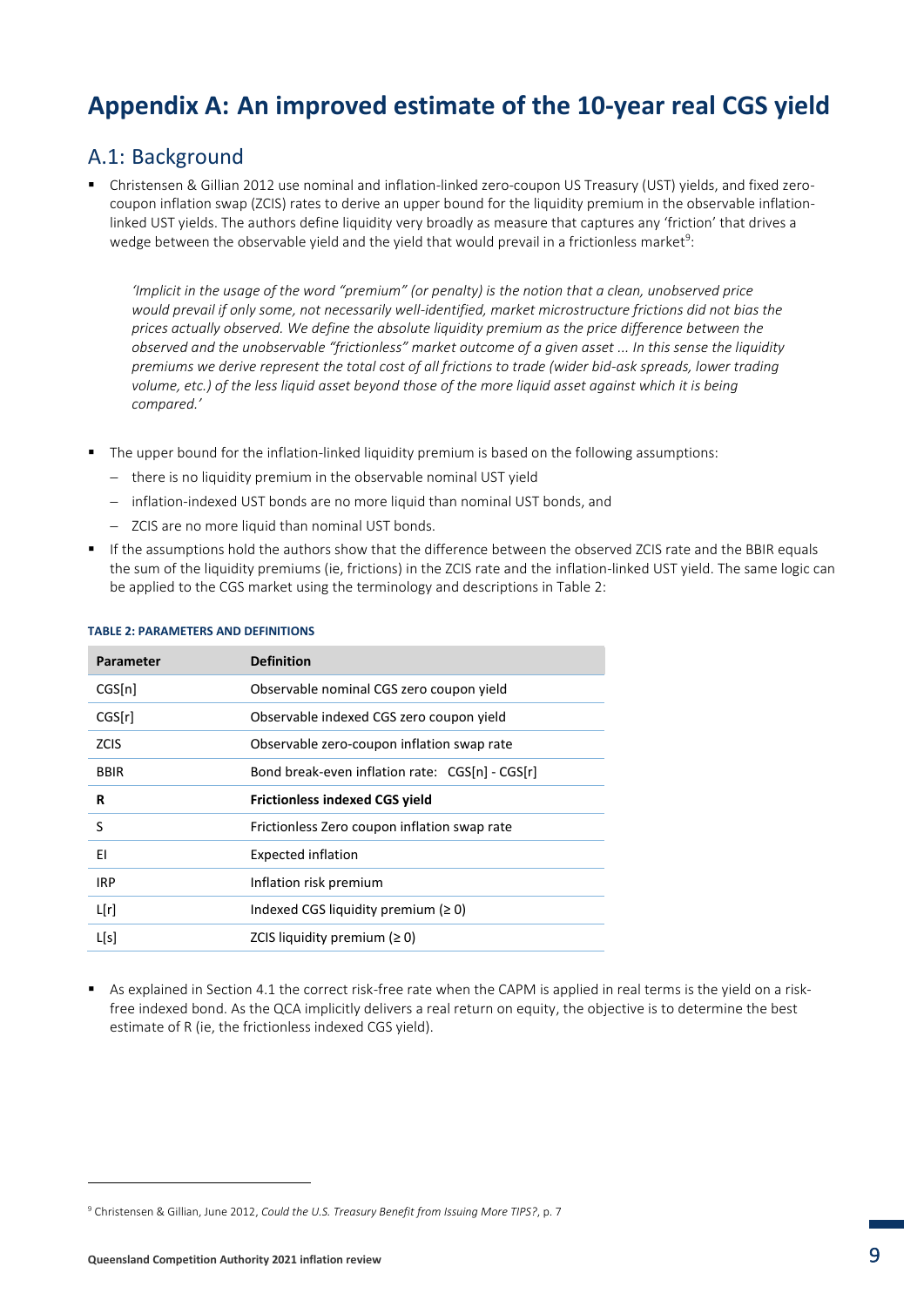### A.2: Approach

■ The lower and upper bound for R is derived as follows:

| CGS[n]             | $= R + EI + IRP$                        |
|--------------------|-----------------------------------------|
| CGS[r]             | $= R + L[r]$                            |
| <b>BBIR</b>        | $= CGS[n] - CGS[r]$                     |
|                    | $= R + E I + IRP - (R + L[r])$          |
|                    | $= E1 + IRP - L[r]$                     |
|                    |                                         |
| S                  | $=$ EI + IRP                            |
| <b>ZCIS</b>        | $= EI + IRP + L[s]$                     |
| <b>ZCIS - BBIR</b> | $= EI + IRP + L[s] - (EI + IRP - L[r])$ |
|                    | $= L[s] + L[r]$                         |

- **•** As  $L[s]$  and  $L[r]$  are non-negative the maximum value for  $L[r]$  is ZCIS BBIR (ie, when  $L[s] = 0$ ). Therefore:
	- − the lower bound for R = CGS[r] (ZCIS BBIR), and
	- − the upper bound for R = CGS[r].
- **E** As (ZCIS BBIR) = (ZCIS CGS[n] + CGS[r]) it can be shown that the lower bound can also be expressed as:
	- − R = CGS[n] ZCIS.

#### **TABLE 3: LOWER AND UPPER BOUND FOR THE FRICTIONLESS INDEXED CGS YIELD**

| Parameter | Lower bound   | <b>Upper bound</b> |
|-----------|---------------|--------------------|
|           | CGS[n] - ZCIS | <b>CGS[r]</b>      |

### A.3: Practical application

- The equations in Christensen & Gillian are based on continuously compounded zero coupon yields. However, inflation-linked and nominal CGS pay regular coupons, so estimates made using CGS yields are not an exact replication of the Christensen & Gillian's estimates.
- $\blacksquare$  A more accurate estimate of the lower bound for R can be determined as follows<sup>10</sup>:
	- − Use the 1–10 year ZCIS rates to convert the 1–10 year nominal zero coupon CGS yields into real CGS yields<sup>11</sup>.
	- − Use the 1–10 year real CGS yields to calculate the 1–10 year real discount factors.
	- − Solve for the coupon rate that, when applied to a real principal of \$100, produces real cash flows from 1–10 years (including the real principal at maturity) with a present value equal to \$100 using the 1–10 year real discount factors.
- The coupon does not include expected inflation or the IRP because both amounts net out when the zero coupon CGS yields are converted from nominal to real, which is consistent with the lower bound calculation in Table 3.
- The coupon does not include the liquidity premium in the observable indexed CGS yield because the underlying cash flows are based on the nominal zero coupon CGS yields.

# A.4: L[r] and L[s] are likely to be positive

- **EXTENDED THE COST AT A LOCATE A** GIVEN INTERTIES Are SITH IS ONTITAL IS CONTINUE TO A STATE IT A SPOSITIVE.
- There are sound reasons for why  $L[s]$  should also be positive. The Australian inflation swap market is one-sided, with most investors wanting to pay fixed inflation and receive actual inflation. Because there are few natural payers of actual inflation, the swap counterparty will usually require a premium to take the other side of the more popular

<sup>&</sup>lt;sup>10</sup> The spreadsheet that accompanies this submission provides a hypothetical example of the lower bound calculation.

 $11$  The RBA produces daily estimates of nominal CGS zero coupon yield curve, which are usually published on its website within  $2-3$  business days after the end of the month.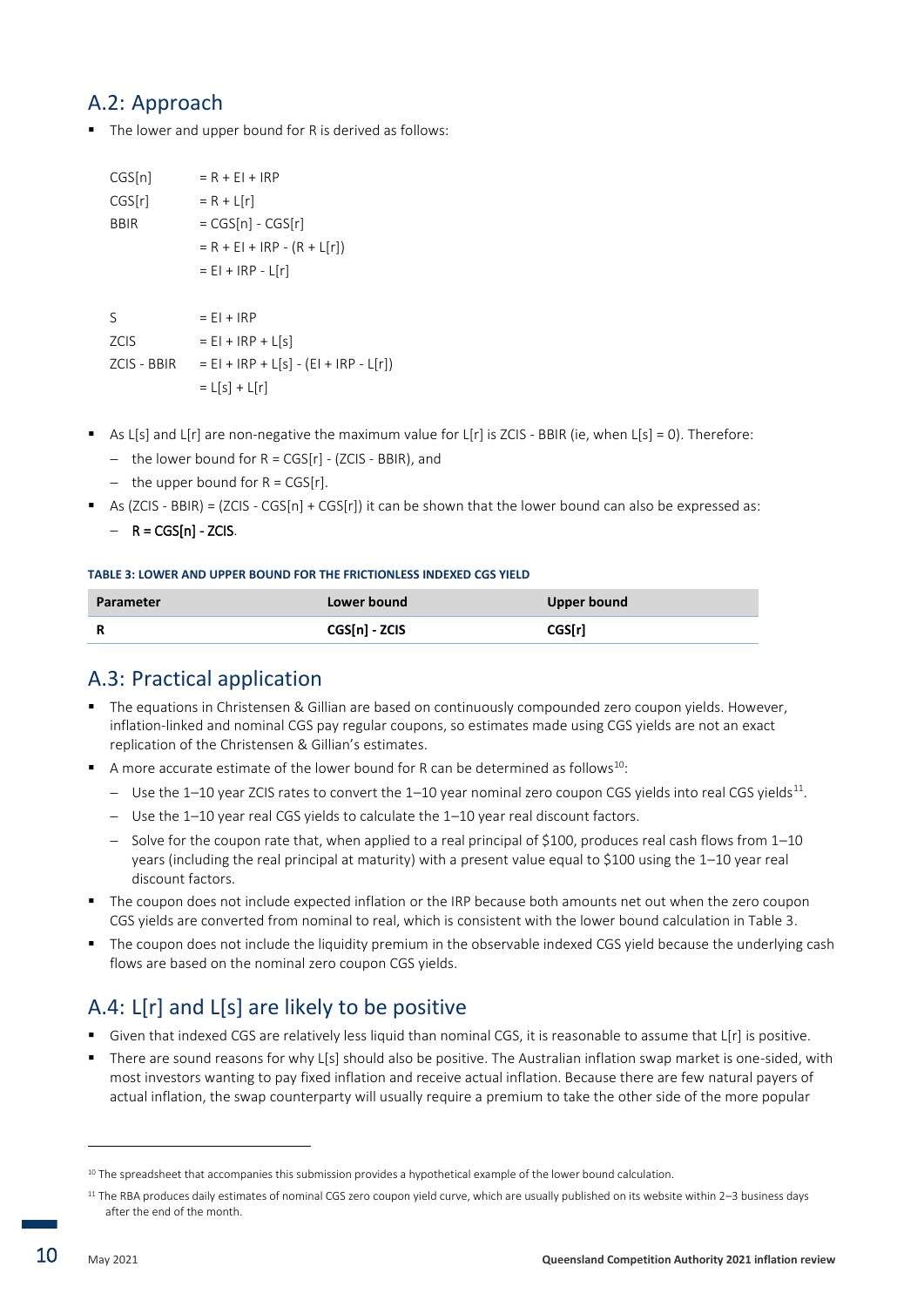trade. This results in the fixed ZCIS mid-market rate being higher than the frictionless swap rate (S), which means L[s] is positive. This is consistent with the US-based conclusions in To & Tran (2019) that:  $^{12}$ 

*'… both TIPS [Treasury Inflation Protected Securities] and inflation swaps appear mispriced, and more significantly so for longer tenors: TIPS appear consistently under-priced and inflation swaps consistently overpriced (to fixed rate payors) for contracts of 10 years or longer maturities.'*

- An under-pricing in TIPS means the real yield is biased upwards (ie, L[r]>0) whereas over-pricing in inflation swaps means the fixed rate is biased upwards (ie,  $L[s] > 0$ ). Therefore, the best estimate of R is likely to be:
	- − higher than the lower bound (as calculated in Section A.3), and
	- − lower than the observable 10-year indexed CGS yield<sup>13</sup> .
- In the absence of any other considerations QTC considers the mid-point between the lower bound and the observable 10-year indexed CGS yield to be a reasonable estimate of R.

### A.5: Perceived biases in ZCIS rates

▪ In its 2017 and 2020 inflation reviews the AER cited several perceived biases in ZCIS rates. The AER's assessment of these biases, are summarised in Table 3:

| <b>Potential bias</b>     | AER's assessment in 2017 and 2020                                                                                                                                                                                                                                                                                                                                           |
|---------------------------|-----------------------------------------------------------------------------------------------------------------------------------------------------------------------------------------------------------------------------------------------------------------------------------------------------------------------------------------------------------------------------|
| Hedging costs             | 'The ACCC/AER working paper #11 found that academic literature suggests that<br><b>hedging costs may be minor</b> , but there are not many studies to support drawing<br>robust conclusions.'                                                                                                                                                                               |
| Inflation indexation lag  | This bias is potentially small due to the short lag on indexed CGS and is not likely<br>to be time-varying.'                                                                                                                                                                                                                                                                |
| Counterparty default risk | " the effect of counterparty default risk on zero coupon inflation swap rates<br>may not be significant. This premia could result in overestimates of expected<br>inflation and is not likely to be time-varying.'                                                                                                                                                          |
| Liquidity premia          | 'A-priori liquidity premia may be near zero since swaps can be created as<br>required and there is no supply limitation. Observations of Australian data<br>suggest that this liquidity premia may be negligible.'                                                                                                                                                          |
|                           | " the liquidity premium is likely to be greater during periods of uncertainty<br>when investors' appreciation of liquidity risk may have changed.'                                                                                                                                                                                                                          |
| Inflation risk premium    | The inflation risk premium (based on the covariance between inflation and the<br>expected return on the market portfolio) was not cited as a bias in the 2017<br>inflation review. What the AER described as 'inflation risk' is actually risk arising<br>from cash flow mismatches when an inflation swap is hedged with nominal and<br>real CGS (ie, an imperfect hedge). |

#### **TABLE 4: AER ASSESSMENT OF POTENTIAL BIASES IN ZCIS RATES**

*Source: AER Draft Position Paper, October 2020, Table H.1, p. 133–134*

▪ According to the AER's assessment the perceived biases may be 'minor, potentially small, near zero or negligible'. As explained in the following section, even if some or all of the biases were material, it is unlikely for the biases to be reflected in the published mid-market ZCIS rates, which are the rates used to estimate the lower bound for the frictionless 10-year indexed CGS yield.

<sup>12</sup> To & Tran, April 2019, *Cheap TIPS or Expensive Inflation Swaps? Mispricing in Real Asset Markets*, p.2

<sup>&</sup>lt;sup>13</sup> The average difference between the observable 10-year real CGS yield and the lower bound between 2013–2021 is 0.29 per cent.